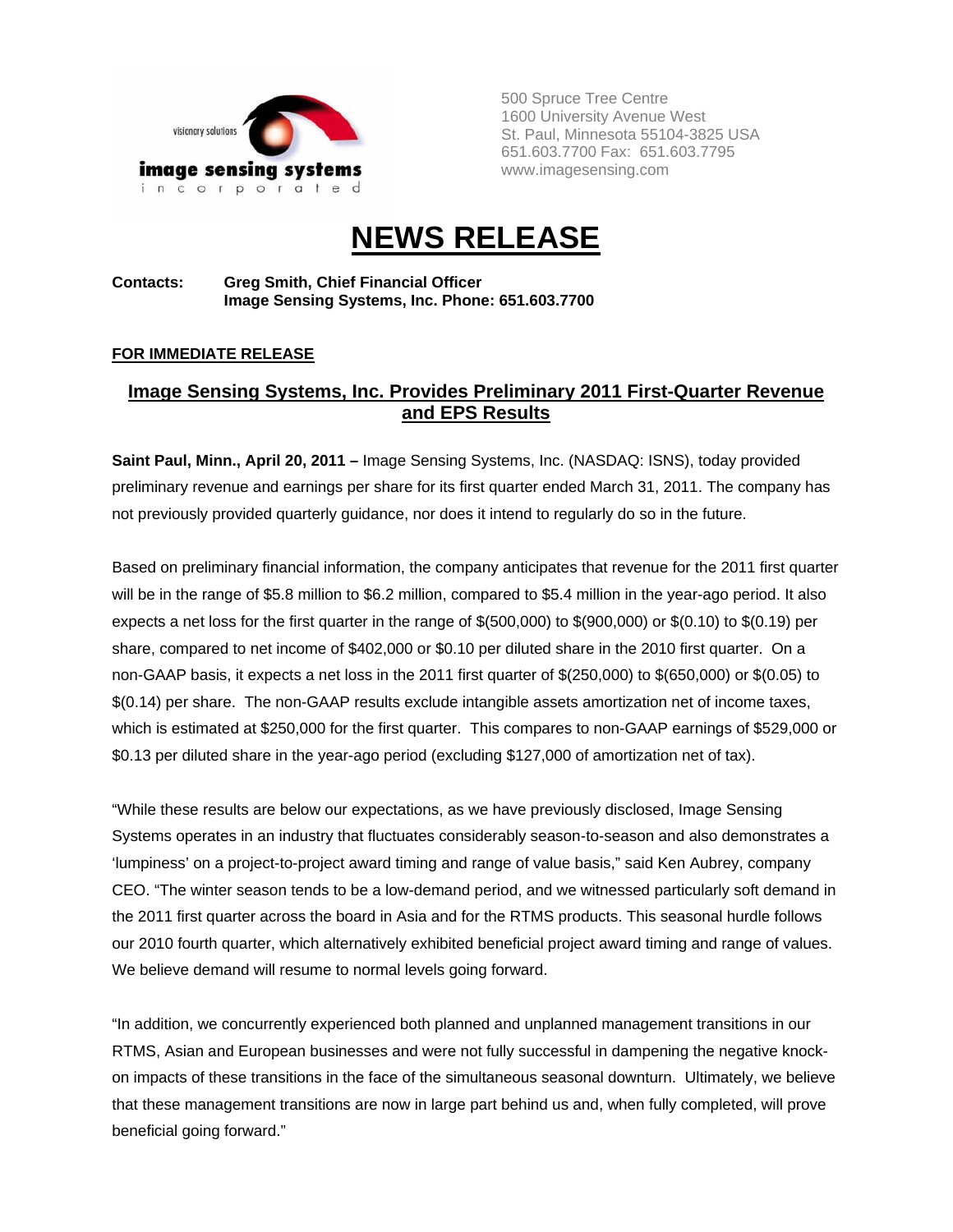## **Today's Conference Call**

Image Sensing Systems will be hosting a conference call later today, April 20, 2011 at 3:30 p.m. Central time to discuss these preliminary results. To join the live call, please dial 1-877-941-9205 in the United States and 1-480-629-9835 outside of the United States and reference conference ID 4435576. If you are unable to participate in the live conference call, you can listen to a replay. The replay option begins at 5:30 p.m. Central time on the date of the call and is available until 5:30 p.m. Central time on April 27, 2011. To listen to the replay, dial 1-800-406-7325 in the United States and 1-303-590-3030 outside of the United States and reference conference ID 4435576.

## **First Quarter Earnings Conference Call**

The results announced today are preliminary and subject to change. The company plans to announce final 2011 first-quarter financial results after the close of the market on May 5, 2011.

#### About Image Sensing

Image Sensing Systems, Inc. is a provider of software-based detection solutions for the Intelligent Transportation Systems (ITS) sector and adjacent markets including security, police and parking. We have sold more than 120,000 units of our industry leading Autoscope® machine-vision, RTMS® radar and CitySync automatic number plate recognition (ANPR) products in over 60 countries worldwide. The depth of our experience coupled with the breadth of our product portfolio uniquely positions us to provide powerful hybrid technology solutions and to exploit the convergence of the traffic, security and environmental management markets. We are headquartered in St. Paul, Minnesota. Visit us on the web at imagesensing.com.

**Safe Harbor Statement:** Statements made in this release concerning the Company's or management's intentions, expectations, or predictions about future results or events are "forward-looking statements" within the meaning of the Private Securities Litigation Reform Act of 1995. Such statements reflect management's current expectations or beliefs, and are subject to risks and uncertainties that could cause actual results or events to vary from stated expectations, which variations could be material and adverse. Factors that could produce such a variation include, but are not limited to, the following: the inherent unreliability of earnings, revenue and cash flow predictions due to numerous factors, many of which are beyond the Company's control; developments in the demand for the Company's products and services; relationships with the Company's major customers and suppliers; the mix of and margins on the products we sell; unanticipated delays, costs and expenses inherent in the development and marketing of new products and services, including ANPR products; the impact of governmental laws and regulations; increased international presence; our success in integrating acquisitions; the seasonality of the Company's financial results; and competitive factors. Our forward-looking statements speak only as of the time made, and we assume no obligation to publicly update any such statements. Additional information concerning these and other factors that could cause actual results and events to differ materially from the Company's current expectations are contained in the Company's reports and other documents filed with